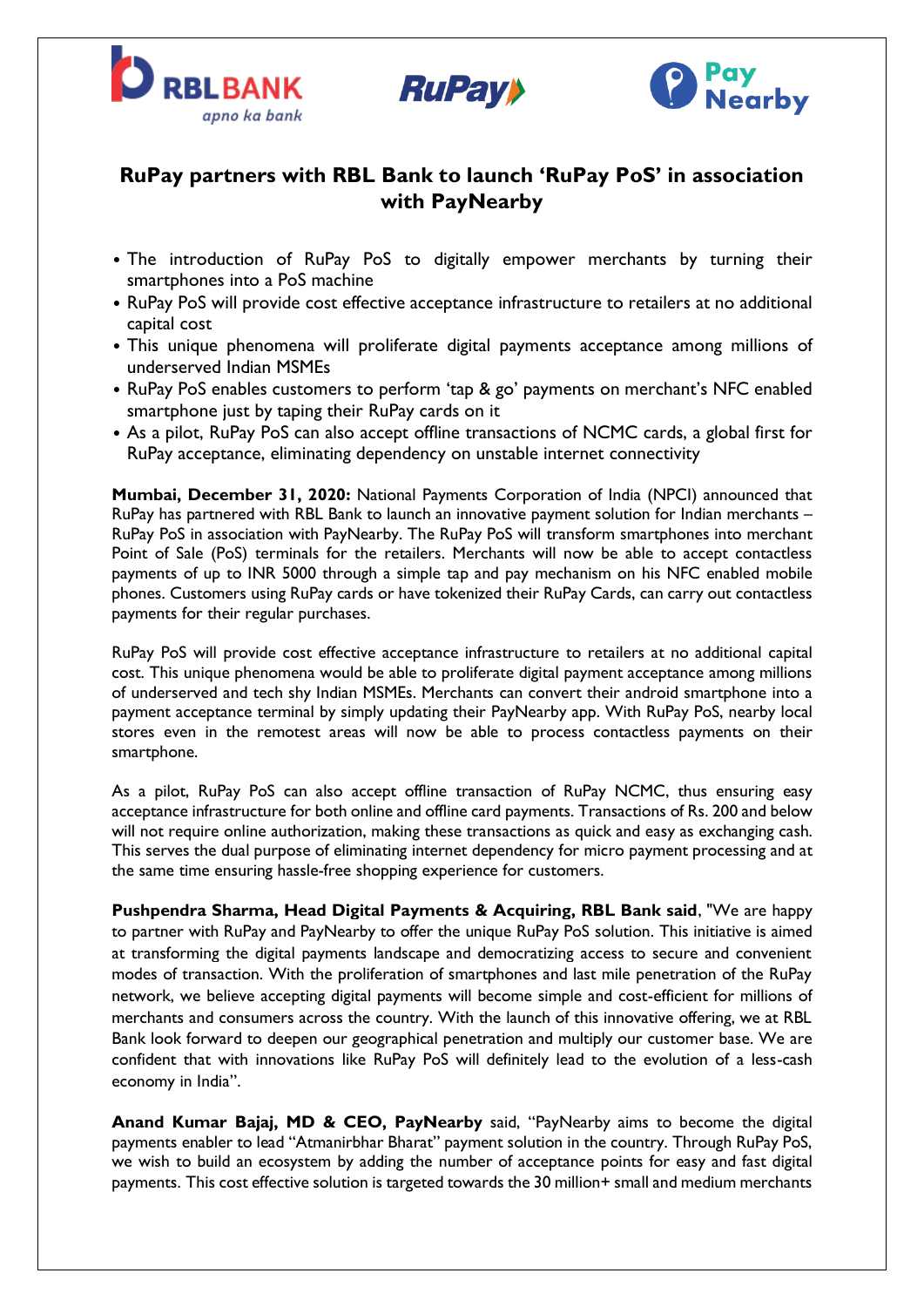





in the country and empower them with simple contactless payment solutions for their customers. We look forward to empowering our retailers and consumers by blending easy-to-use digital technology with last-mile connectivity. This is how we will bridge the digital divide among the masses and create an equal Digital India".

**Nalin Bansal, Head of RuPay & NFS, NPCI said**, "We are glad to associate with PayNearby, Paynext, Uvik and RBL Bank to facilitate the launch of the innovative RuPay PoS solution which will empower merchants across the country to onboard into digital payments ecosystem. We believe this revolutionary mechanism of smartphone turning into a PoS machine will deepen the penetration of digital payments and strengthen the acceptance infrastructure in the country - thereby providing a seamless transaction experience for both merchants as well as customers. Apart from easy merchant onboarding into digital payments, this facility would benefit them in reducing the hassle of dealing with cash at the counter. It is our belief that this initiative will enable merchants and customers to be Atmanirbhar by reducing their dependency on cash and at the same time accelerate India's journey towards a less-cash economy".

## **About RBL Bank:**

RBL Bank RBL Bank is one of India's fastest growing private sector banks with an expanding presence across the country. The Bank offers specialized services under six business verticals namely: Corporate & Institutional Banking, Commercial Banking, Branch & Business Banking, Retail Assets, Development Banking and Financial Inclusion, Treasury and Financial Markets Operations. It currently services over 8.76 million customers through a network of 398 branches, 1,219 business correspondent branches (of which 254 banking outlets) and 402 ATMs spread across 28 Indian states and Union Territories. RBL Bank is listed on both NSE and BSE (RBLBANK). Further Details: [www.rblbank.com](http://secure-web.cisco.com/1w1wtwAWTVaYG_KQ8d5oXLxLwZzS9EuZFXB0X-Japlfgf_C0dKb0VAc27Rln-Kh2f1BeEqFjcClyoLVTildtgmMutljJcBM72P_zp3B-WWZDwC2A3wnba7iLBDPfXj1QI8rpeUyev9Nn8ZhWjU-dgzuXpgHHPjHRYVmloUhzvu064Zgzj-6U59xz0mNJDWPNMraslxY9No0xvAGZZCxbhTBbH5t3XSSEI0i8vx7n2kjVqi0zFLLBg2RP4VeHa5OoddczLgEQsvpmy2Ge-J48VU_z9-DJYwLB9qeRGvkXP5D1RxiS1wnkgku19ZXzwlYCE1dY0ddZMqGjPBQU1tqJ8oJRksASj2ReZVtHFi_PiDfA/http%3A%2F%2Fwww.rblbank.com)

#### **About Nearby Technologies Pvt. Ltd.:**

Incepted in April 2016, Nearby Technologies is a fintech company offering financial/non-financial services to the underbanked and unbanked segment. Nearby Technologies works on a B2B2C model through its various brands – PayNearby, Insure Nearby, BuyNearby and few more. PayNearby empowers retailers at the first mile to offer digital services to local communities, thereby boosting financial inclusion in India. Retailer services are focused on Aadhaar based banking services, Domestic Remittances, Bill Payments, Card Payments, and insurance services among others.

It was founded by Anand Kumar Bajaj, Subhash Kumar, Yashwant Lodha & Rajesh Jha who bring with them rich experience in the field of banking, payments and other financial sectors. PayNearby is a DIPP-certified FinTech startup, partnering with various financial institutions including YES Bank, RBL Bank, ICICI Bank, State Bank of India, Axis Bank, CC Avenue, Bill Desk, NPCI, FASTag, NBFC and FMCG companies. It is the sole technology provider using Aadhaar Enabled Payment Services (AEPS) and IMPS to YES Bank, making them one of the only two fintech companies hosted by the National Payments Corporation of India (NCPI).

For more information, visit: <https://paynearby.in/>

#### **About NPCI:**

National Payments Corporation of India (NPCI) was incorporated in 2008 as an umbrella organization for operating retail payments and settlement systems in India. NPCI has created a robust payment and settlement infrastructure in the country. It has changed the way payments are made in India through a bouquet of retail payment products such as RuPay card, Immediate Payment Service (IMPS), Unified